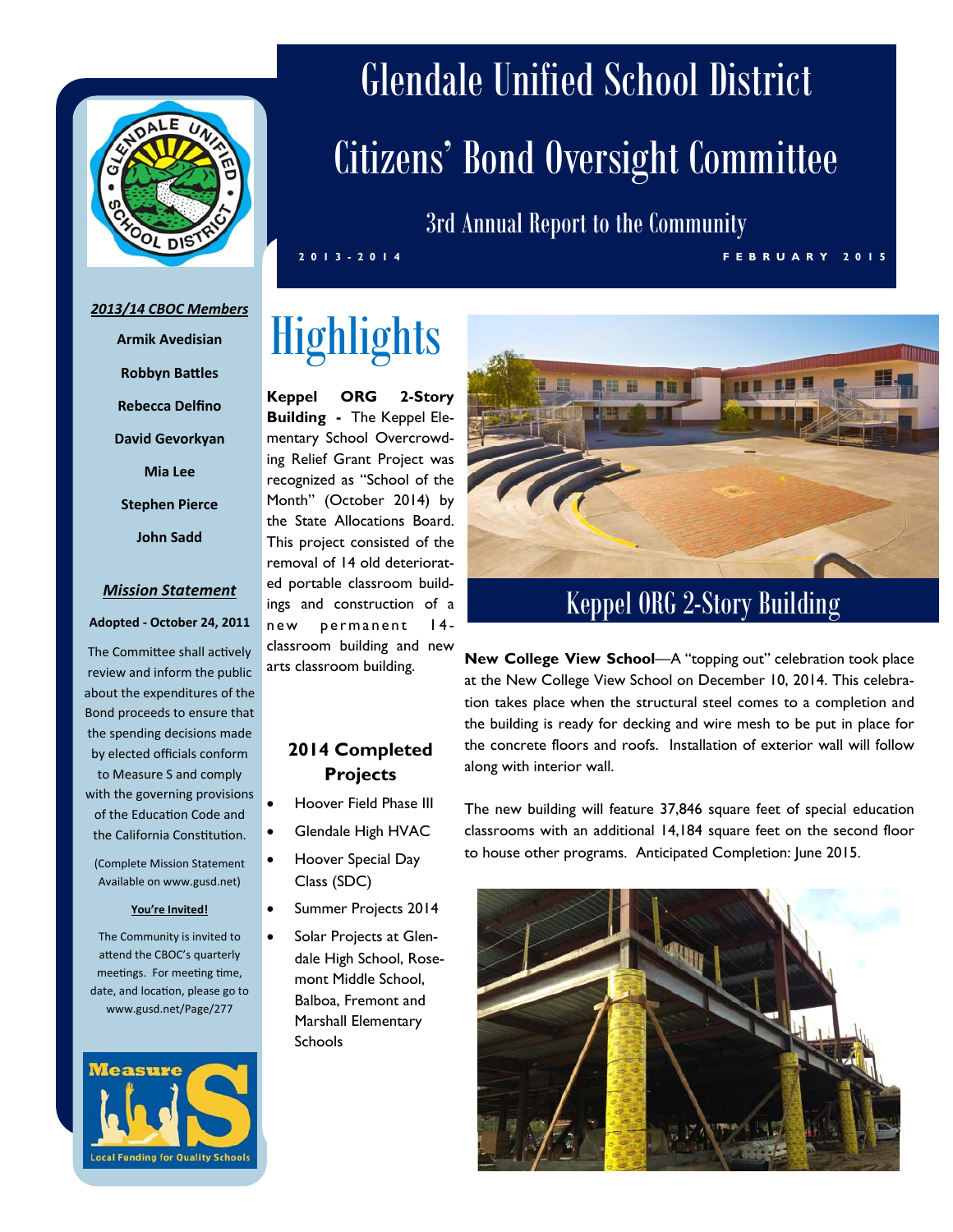# Status of Funding & Expenditures to Date

The first Measure S bond issuance of \$54 million plus other funding totals nearly \$105 million and represents 32% of the overall current anticipated funding of \$325,420,926. Total expenditures reported through June 30, 2014 represent 65.6% of currently available funding. The pie charts below indicate utilization of total available funding, funding sources, and project budgets by project type.



### Funding Sources & Budgets



#### Independent Auditor's Report

Measure S bonds are Proposition 39 bonds issued by GUSD. The passage of Proposition 39 in November 2000 amended the California Constitution to include accountability provisions. Specifically, the District must conduct an annual independent performance audit to ensure that funds have been expended only on specific projects listed as well as an annual, independent financial audit of the proceeds from the sale of the bonds until all of the proceeds have been expended. Vicenti, Lloyd & Stutzman, LLP, Certified Public Accountants, conducted an independent audit of the financial statements for the fiscal year ending June 30, 2014. In their opinion, the financial statement presents fairly, in all material respects, the financial position of the Measure S bond and the results of its operations. The Performance Audit indicates that the proceeds of the sale of Measure S funds were only used for the purposes set forth in the ballot measures and not for any other purposes. — Reports can be reviewed at www.gusd.net/page/607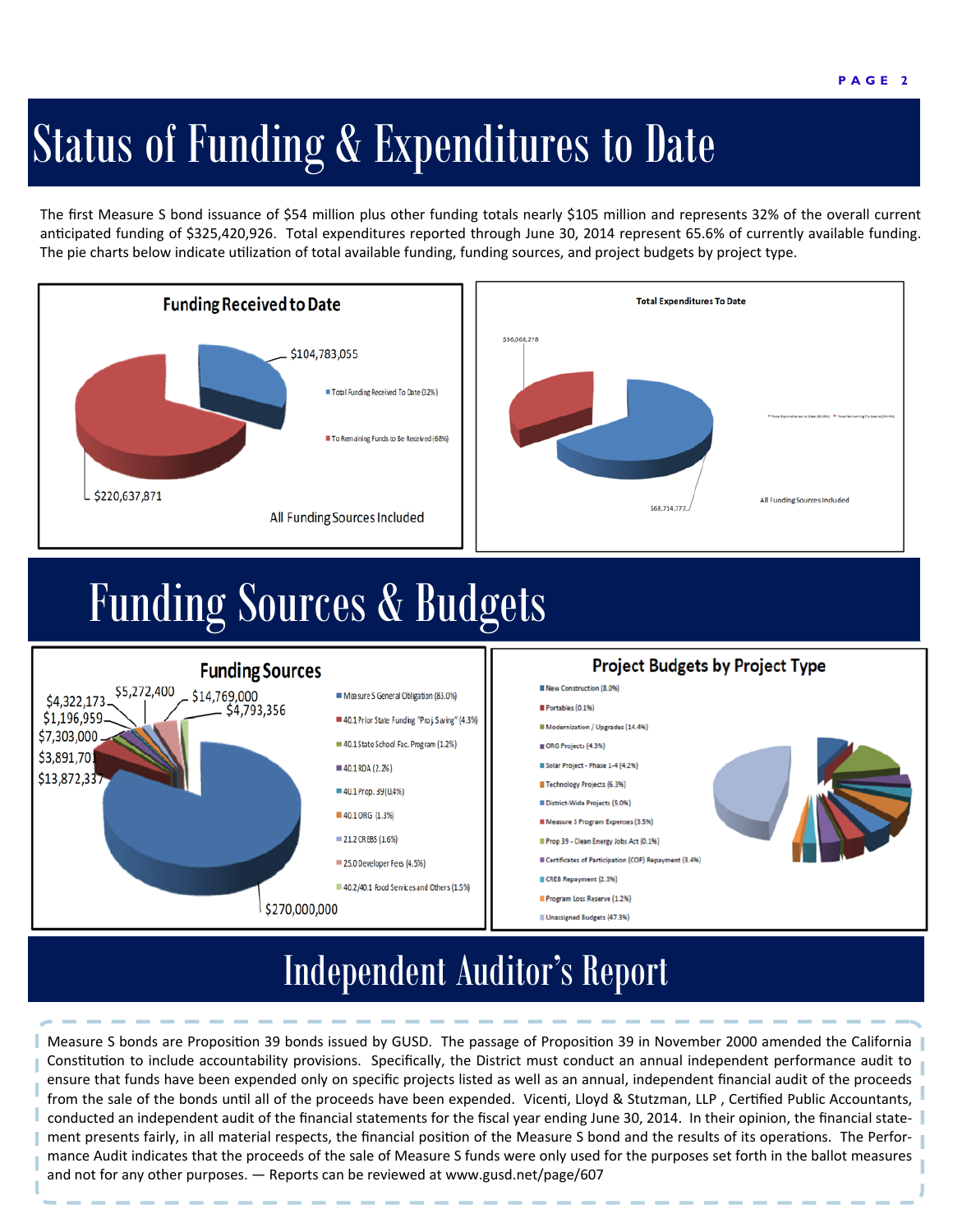### Projects in Motion

**OVERCROWDING RELIEF GRANT (ORG) PROJECTS - PHASE 1:** On November 4, 2014, the Board approved a contract for the Phase 1 ORG projects at Balboa (June 2015) RD White (Fall 2015) and Verdugo Woodlands (Spring 2016) Elementary Schools. These projects are funded with a 50% State ORG grant and Measure S funds.



**SAFETY & SECURITY** - In an effort to ensure the safety & security of students and staff, the District has started construction of various security improvements at several schools. This program will be affecting every school in the GUSD and will be installing such items as secure entries, CCTV cameras, and other improvements depending on the need of each site. Secure entries have been completed at all of the Elementary sites. CCTV cameras have been installed at Roosevelt and the Administration Building. Staff is currently working on the installation of CCTV cameras at Clark Magnet, Hoover High & Toll Middle



Schools.

**TECHNOLOGY -** The GUSD is building a new Network Operations Center (NOC) to improved the technology systems for students and faculty. The Board approved technology upgrades such as the new NOC, cabling, fiber, wireless, and other infrastructure technology upgrades

**NETWORK OPERATIONS CENTER (NOC)** - The construction of the NOC and ETIS offices is underway and is anticipated to be complete by April 2015.

### Upcoming Projects



#### **FRANKLIN ELEMENTARY NEW CLASSROOM BUILDING:**

Project consist of a new 2-story classroom building with solar to replace portable building. The school community actively pursued a school greening grant to complement the project. June 2014, the Benjamin Franklin Elementary Foundation (BFEF) was awarded a highly competitive \$1M grant provided by Proposition 84's Urban Greening for Sustainable Communities Program. Late October 2014, staff was informed the design and construction documents for the Franklin new building were approved by the Division of State Architects (DSA). Anticipate construction to begin March 2015.